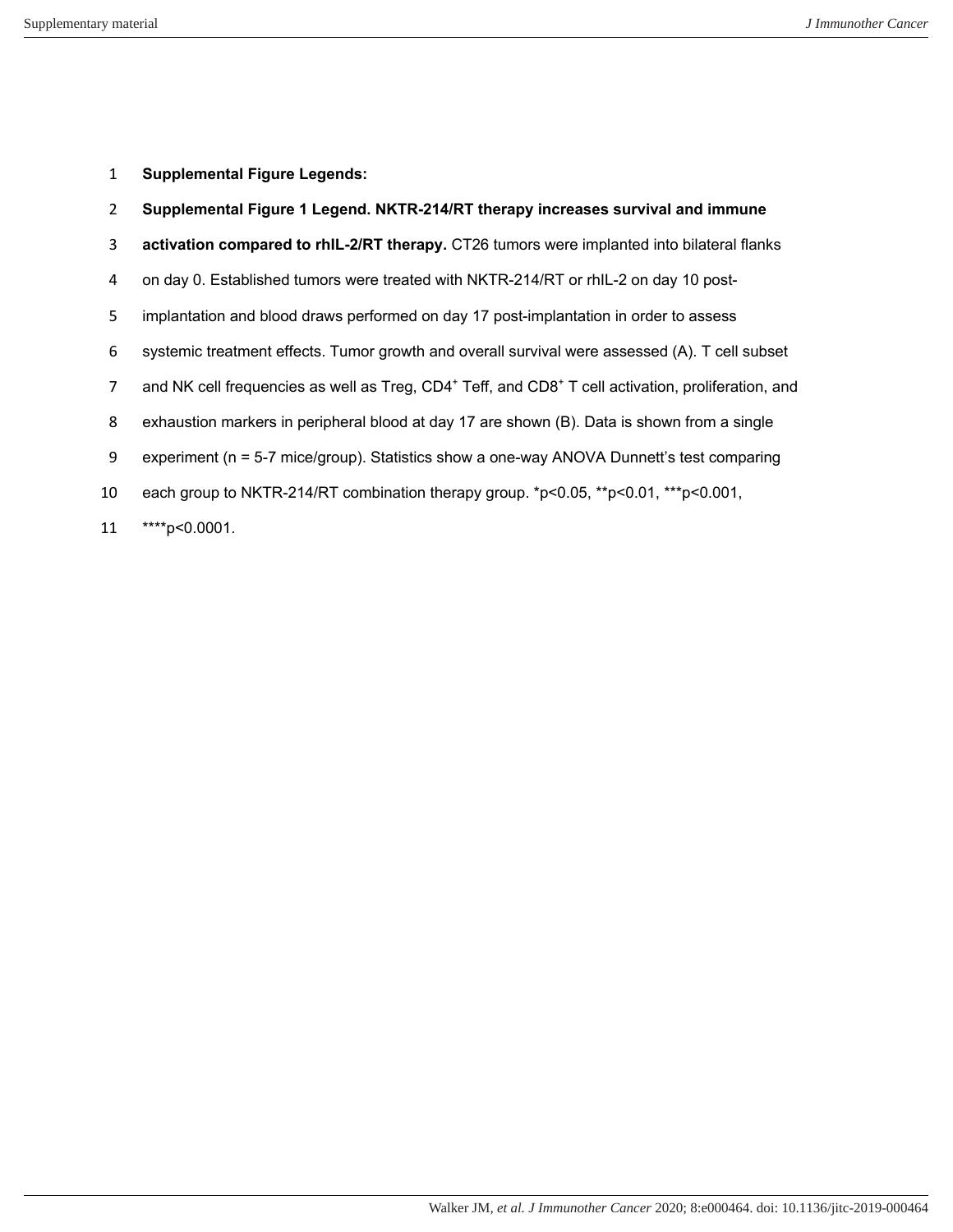- **Supplemental Figure 2 Legend. Increased CD8<sup>+</sup> T cell levels correlate with decreased**
- **tumor burden while increased Treg levels correspond with increased tumor burden in**
- **NKTR-214 treated animals.** Correlation between each cell type and the total tumor burden
- (treatment and abscopal side) measured on day 17, limited to those mice that received either
- NKTR-214 montherapy (blue) or NKTR-214/RT combination therapy (red). All plots show data
- 17 from two independent experiments ( $n = 14$ ).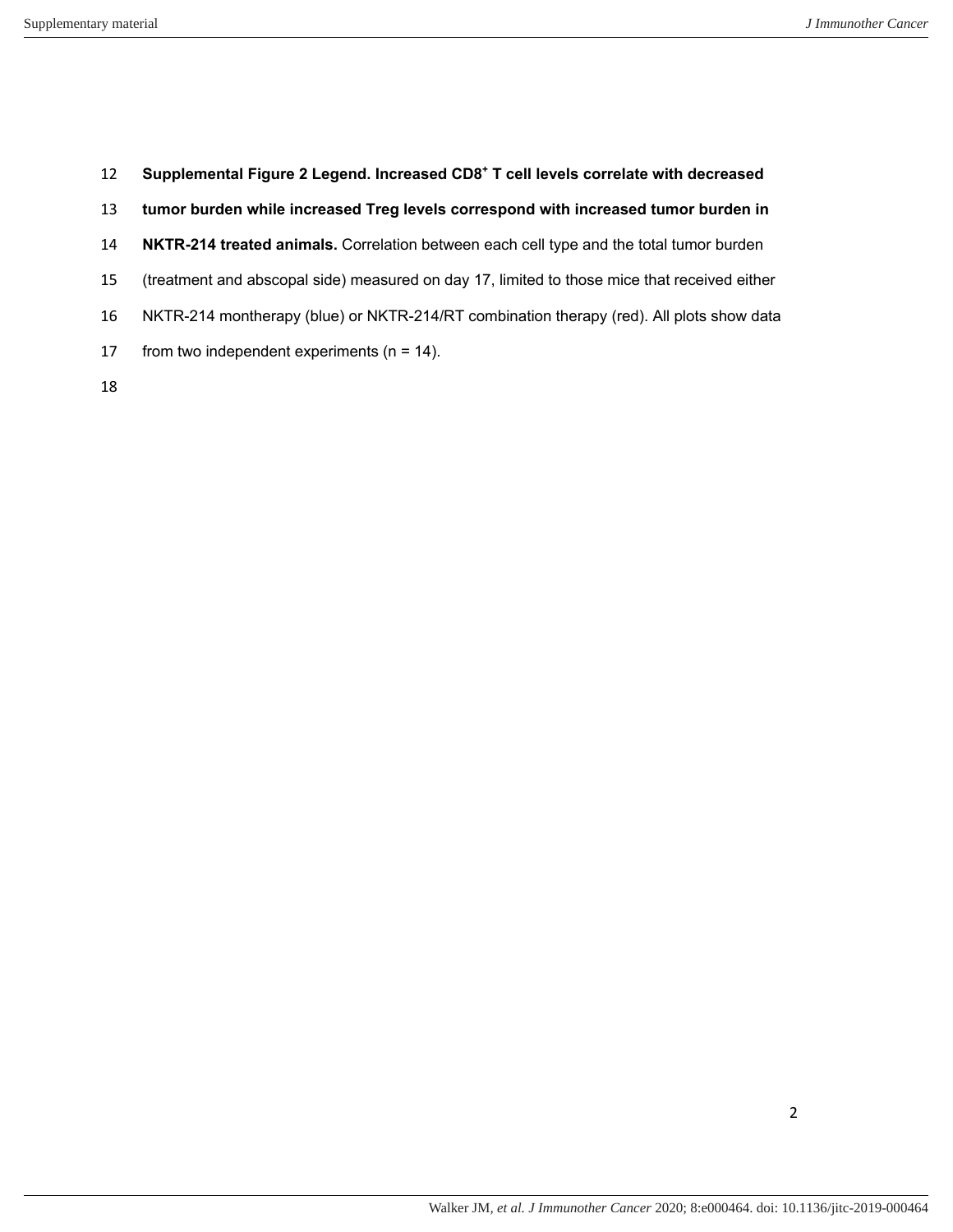- **Supplemental Figure 3 Legend. NKTR-214/RT combination treatment induces an**
- **increased percentage of CD8<sup>+</sup> T cells that correlates with reduction in tumor size.** CT26
- tumors were implanted into bilateral flanks on day 0. Established tumors were treated (NKTR-
- 214 +/- RT) day 10 post implant and tumors were harvested 17 days post implant. Percentages
- 23 of CD8<sup>+</sup> T cell (A), Teff (FoxP3<sup>-</sup>) (B), or Treg cell (FoxP3<sup>+</sup>) (C) phenotypes in treatment side
- (circles) and abscopal side (squares) tumors. Spearman's correlations of each cell subset from
- either treatment side (T) or abscopal side (A) with the corresponding tumor size on harvest day.
- For all box and whisker plots, statistics show a one-way ANOVA comparing each group to
- treatment side NKTR-214/RT combination \*p<0.05, \*\*p<0.01, \*\*\*p<0.001, \*\*\*\*p<0.0001. For
- 28 Spearman's correlations color represents r<sub>s</sub>, statistics indicated by p-value.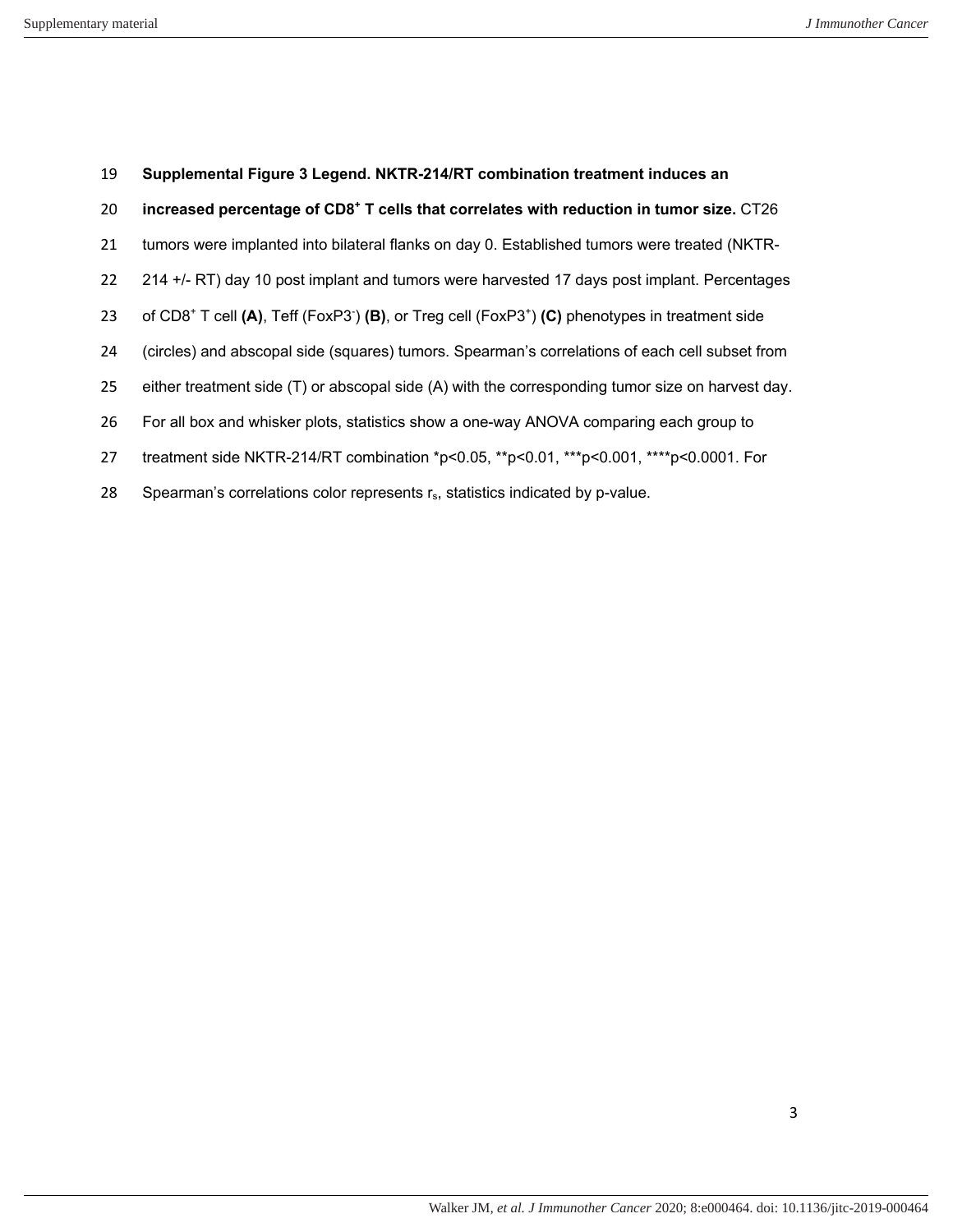| 29 | Supplemental Figure 4 Legend. NKTR-214/RT combination treatment induces increased                                                        |
|----|------------------------------------------------------------------------------------------------------------------------------------------|
| 30 | Nur77 <sup>+</sup> CD8 <sup>+</sup> T cell intratumoral density but does not increase the percent of Nur77 <sup>+</sup> CD8 <sup>+</sup> |
| 31 | T cells. CT26 tumors were implanted into bilateral flanks of Nur77-GFP transgenic mice on day                                            |
| 32 | 0. Established tumors were treated (NKTR-214 +/- RT) day 10 post implant and tumors were                                                 |
| 33 | harvested 17 days post-implant. Nur77 <sup>+</sup> CD8 <sup>+</sup> T cell, T effector cell (FoxP3 <sup>-</sup> ), or T regulatory cell  |
| 34 | (FoxP3 <sup>+</sup> ) densities (top row) or percentages (bottom row) in treatment side (circles) and                                    |
| 35 | abscopal side (squares) tumors. Spearman's correlations of each cell subset from either                                                  |
| 36 | treatment side (T) or abscopal side (A) with the corresponding tumor size on harvest day. For all                                        |
| 37 | box and whisker plots, statistics show a one-way ANOVA comparing each group to treatment                                                 |
| 38 | side NKTR-214/RT combination *p<0.05, **p<0.01, ***p<0.001, ****p<0.0001. For Spearman's                                                 |
| 39 | correlations color represents r <sub>s</sub> , statistics indicated by p-value.                                                          |